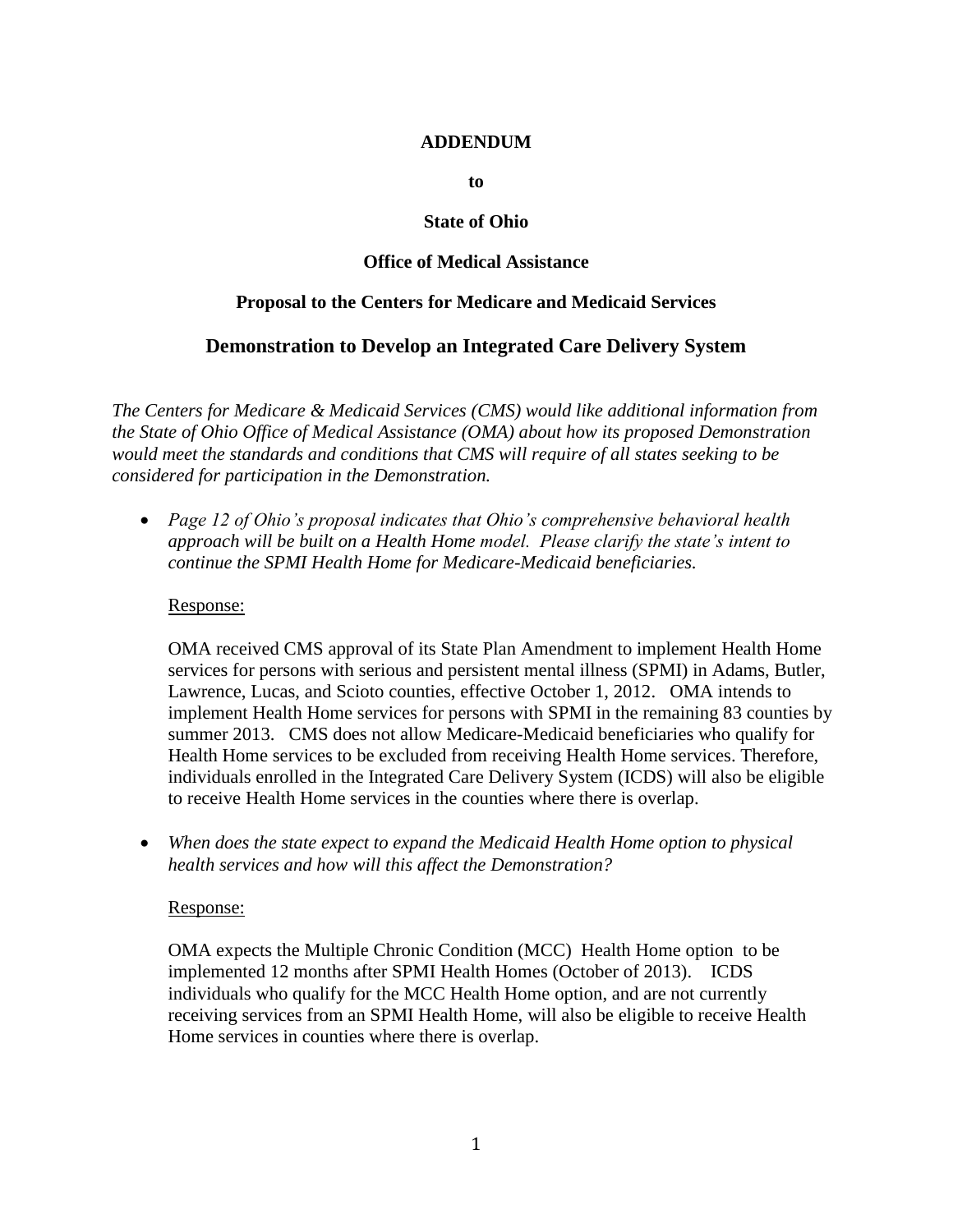*Where a Health Home SPA is in effect, is the state proposing to carve out Health Home services or will these services be integrated in the plan? How will the delivery of Health Home services be coordinated with care management through the health plan?*

## Response:

Health Home services will not be carved out from the Demonstration. Ohio's Health Home model uses providers at the practice-site level to deliver Health Home services and will require health plans to support the Health Home by partnering with them. ICDS Plans will contract with a Health Home for the provision and payment of Health Home services. Demonstration enrollees who qualify for Health Home services will have a choice to receive comprehensive care management services through their ICDS Plan or from a Health Home. In either case, the ICDS Plan will be required to work with the Health Home to ensure that all the services to which beneficiaries are eligible are coordinated across providers. ICDS Plans and the Health Home will ensure there are no gaps or duplication in services provided to Enrollees. Behavioral health services will be a part of the ICDS Plan's comprehensive benefit package.

The ICDS Plans will perform additional duties that support the SPMI Health Home and the delivery of Health Home services such as providing service utilization, referral, and transition of care information.

 *In addition to the Health Home model discussed above, please describe how ICDS Plans will meet the unique needs of enrollees with serious and persistent mental illness.*

### Response:

ICDS is a fully integrated model delivering all Medicaid- and Medicare-covered services such that individuals will experience their coverage, including behavioral health benefits, as part of a single, integrated care program. The ICDS Plans will be required to provide comprehensive care management services to persons with SPMI as outlined in the proposal on pages 10-11. If an approved Health Home is established in one of the service areas, and an individual opts to receive Health Home services, then the Health Home will be responsible for providing comprehensive care management of the person's needs, including behavioral, physical, long term care, and social needs. ICDS Plans will be required to partner with the Health Home to support the delivery of comprehensive care management services.

OMA and the Ohio Department of Mental Health worked collaboratively on the design and implementation of SPMI Health Homes to promote consistency in expectations for: comprehensive care management service delivery; integration of physical and behavioral health; and improving health outcomes, as appropriate, across Medicaid initiatives. In addition, performance measures which focus on the delivery of services to the SPMI population were included in the CMS-approved Health Homes state plan amendment.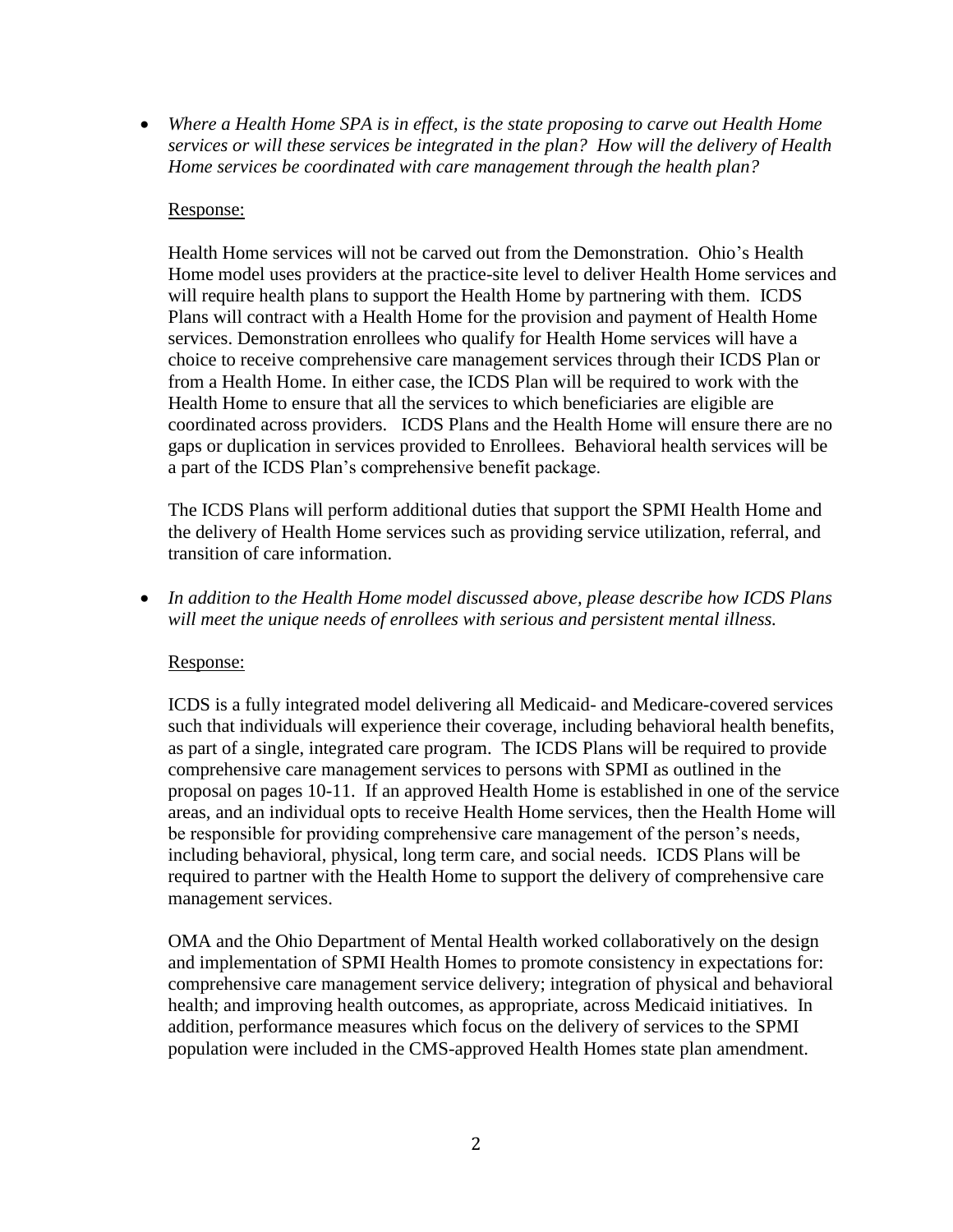*Page 14 says that the patient centered medical home model is the foundation of the Health Home initiative and will better coordinate medical and behavioral health care. How does the state expect these medical homes to be involved in integrating other services, like LTSS (involvement with PASSPORT?)?* 

## Response:

The Health Home will build on the traditional medical home models to build linkages to other community and social supports, and to enhance coordination of medical care, behavioral health care, and long-term services and supports, in keeping with the needs of persons with chronic illnesses. This whole-person philosophy is fundamental to a Health Home model of service delivery. OMA expects Health Homes to build on the expertise and experience of medical home models, when appropriate, to deliver Health Home services.

Acknowledging that multiple entities may need to collaborate in order to effectively manage an individual's comprehensive range of needs, the state will require that the ICDS Plan and the SPMI Health Home establish a partnership in this Demonstration. Individuals who opt to receive care management from the Health Home will have all of their behavioral, physical, social and long term care needs coordinated by the Health Home. For individuals who receive 1915(c) home and community based services, and also choose to receive care management from the Health Home, the ICDS plan's waiver service coordinator will be a member of the Health Home team. The waiver service plan will be integrated to the plan of care developed by the Health Home.

The ICDS Plan will contract with a Health Home for the provision and payment of Health Home services. The ICDS Plan and the SPMI Health Home will ensure there are no gaps or duplication in services provided to the ICDS individual by developing policies and procedures that clearly delineate the responsibilities of the SPMI Health Home and the ICDS Plan in providing Health Home services and supports, respectively.

 *On page 20 of the proposal, the state notes that it is "considering" a single fiscal agent for self directed services. Please discuss any other options under consideration and when will a final decision be made on the structure required for self direction. Will there also be a support brokerage service to assist individuals in self direction? Will all LTSS currently included in waivers be eligible for self direction? If so, will the state be proposing provider qualifications for services that currently are only provided by agency providers?*

### Response:

All individuals receiving community based long term care services and supports will have the opportunity to explore directing their own services. Self direction will include both employer and budget authority, consistent with the terms of the 1915(c) waiver. Ohio plans to use one statewide fiscal management services entity to assist with these activities.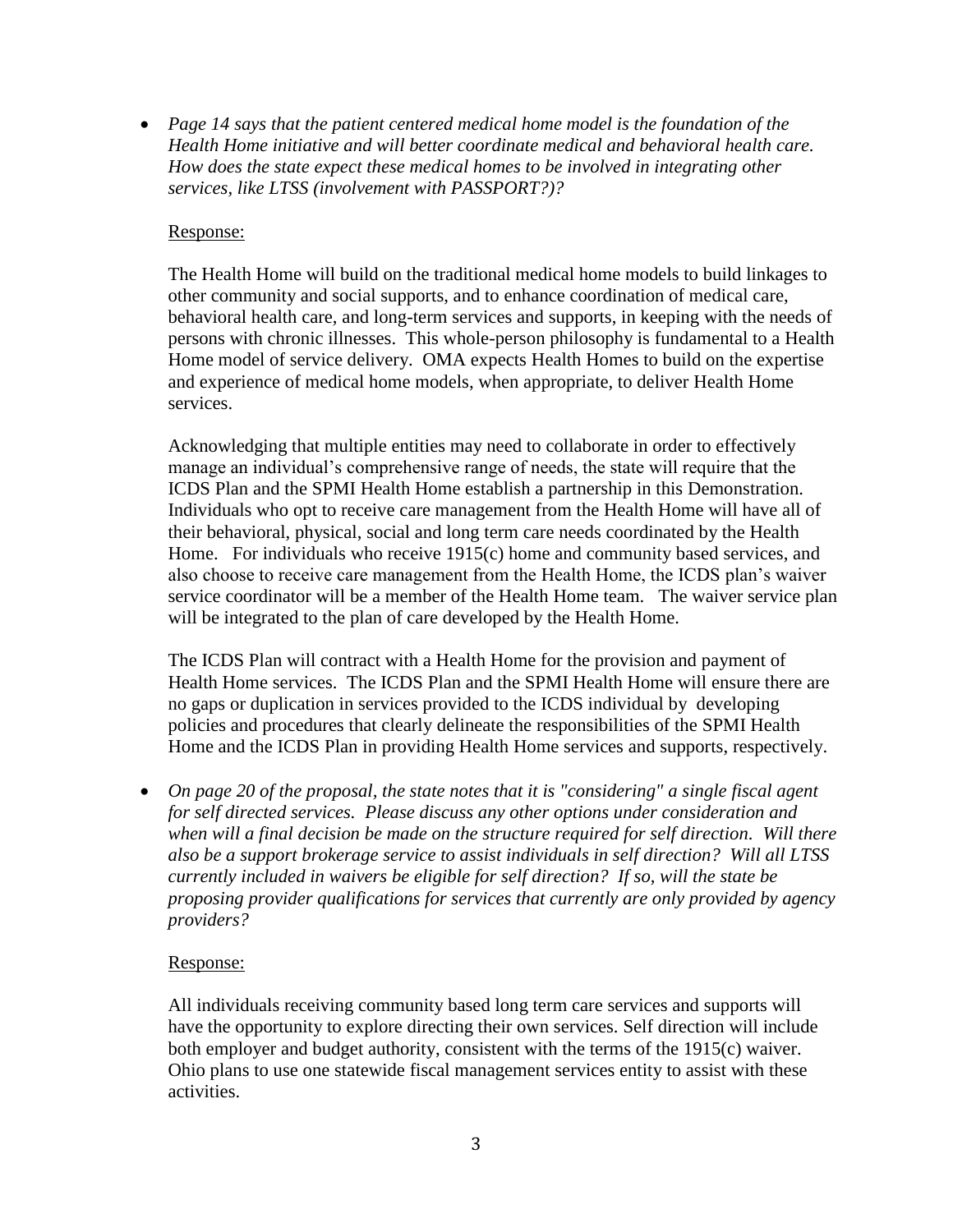*Page 9 of the proposal refers to carving out habilitation services by excluding them. Please explain the State's request to carve out habilitation services. Are these services currently provided through HCBS waivers in the State? Please confirm the State does not intend to carve out any other benefits.*

#### Response:

The provision of habilitation services is limited to those waivers administered by Department of Developmental Disabilities, and individuals receiving habilitative services through these waivers will not be enrolled into the ICDS. Medicare-Medicaid eligible beneficiaries who have intellectual/developmental disabilities may choose to opt into the Demonstration and enroll in an ICDS Plan, but would be choosing to opt out of waivers that cover habilitative services in order to enroll in the ICDS. Educational materials will clarify to all participants that habilitative services are not available under the Demonstration.

School-based services for children under age 21 will be carved out under the Demonstration. These services are required because of Early, Periodic Screening Diagnosis and Treatment rules. However, given the limited number of beneficiaries eligible for these services, they will be carved out.

 *Please describe how administrative barriers for beneficiaries will be reduced through ICDS (e.g. multiple cards, overlapping benefits).*

### Response:

Administrative barriers will be reduced by streamlining several activities under the Demonstration. A single ICDS Plan identification card will be sent to enrollees prior to the effective enrollment date, eliminating the need to carry a traditional Medicare card or Medicare Advantage plan card as well as a Medicaid monthly card. Providers will send one claim to the ICDS Plan, eliminating crossover payment and primary and secondary billing. Each ICDS Plan will maintain a Member Services line to help beneficiaries find contracted providers; care management and nurse advice can also be obtained through the Member Services number on the back of the ID card. The Plan's provider network eliminates the individual's need to identify Medicare Advantage and Medicaid contracted providers to assure complete claims payment. An integrated comprehensive care management process will better prepare traditional medical providers to address long term care service needs and educate long term care service providers about the individual's medical care needs. The individual will have one place to express concerns and issues regarding all of his/her care.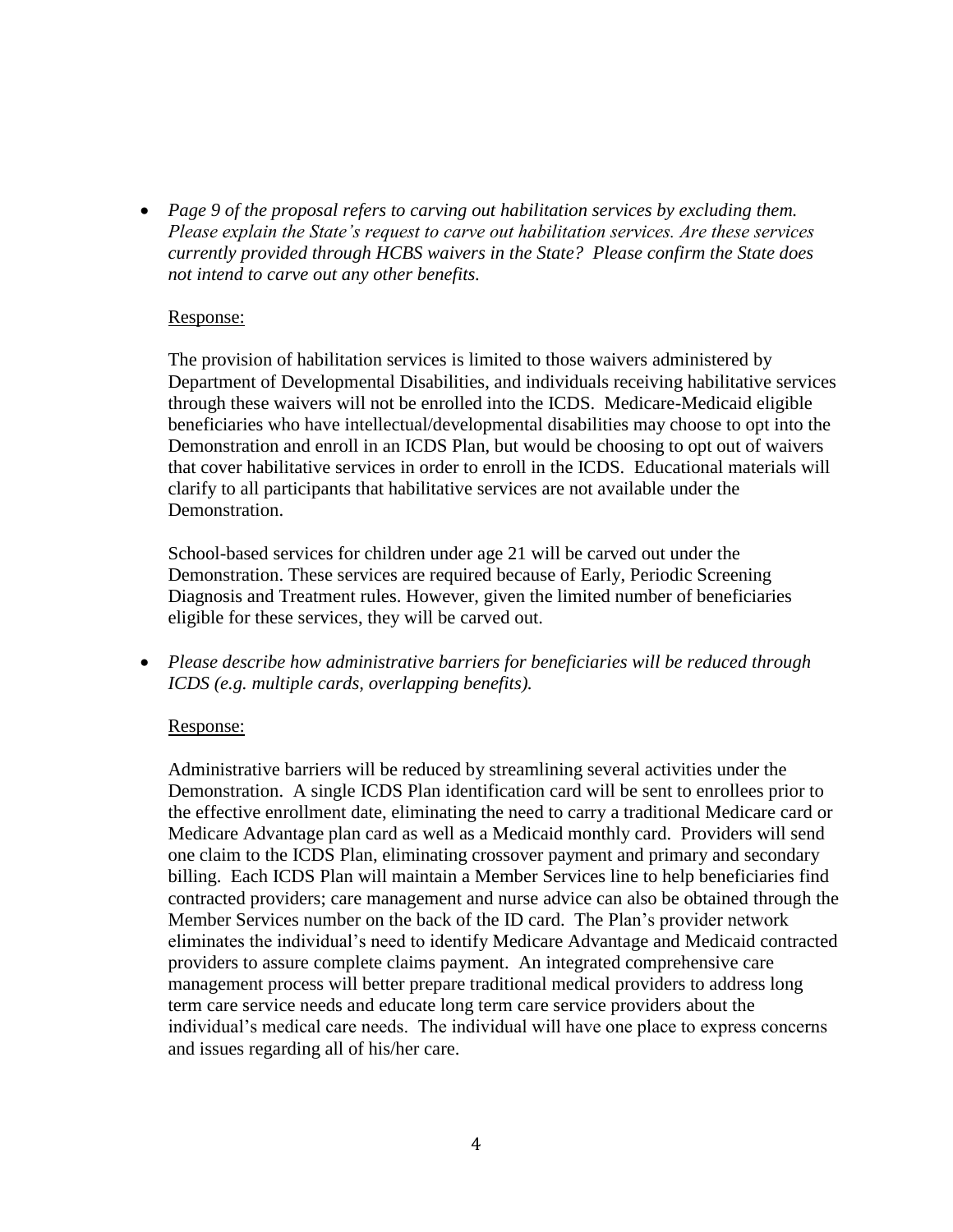*Please confirm that ICDS Plans will pay all claims attributable to the transition period, whether those claims are from providers inside or outside of the ICDS network. Please also confirm the State does not intend to adjust the rates to account for these claims.*

# Response:

The State is proposing to require ICDS Plans to pay all claims during the transition period per the rules as outlined in Appendix D of the original proposal. Plans will pay FFS rates, except in cases where a contractual agreement exists for rates that exceed the State rate, or by other agreement with the provider.

 *Appendix D describes provider transition requirements. Please describe more clearly whether all current LTSS providers will be included in the transition plan, and if not, the type of transition plans to new providers that are proposed.*

### Response:

The Appendix D column labeled Waiver Services- Direct Care specifies the 1-year-withexceptions transition requirement, which includes maintaining the current provider for the entire year. The column labeled Waiver Services- All other specifies a 90-day transition with the existing provider, until a plan of care is in place which directs a transition to a contracted provider. If the ICDS Plan intends to make a change to the provider after 90 days of enrollment, a home visit is required to assure that the care need is observed and that new providers are selected that can meet the individual's unique service needs.

 *Please provide detail on how the Transition Requirements in Appendix D will be operationalized.*

# Response:

Enrollment materials and ICDS Plan member materials will provide information describing the transition period. ICDS Plans will authorize non-contracted providers and/or develop single-case agreements to support the requirements. For the initial 90-day period of enrollment during which large numbers of transition claims may be received, they may elect to lift the in-network edit and pay eligible claims for some period.

 *Please provide more clarification around the LTSS transition requirements? For example, would non-high risk beneficiaries enrolled in the Demonstration have up to 365 days to continue to access physician services under Medicare FFS? Does the State anticipate having provider network issues under the Demonstration that would necessitate the need for these transition periods?*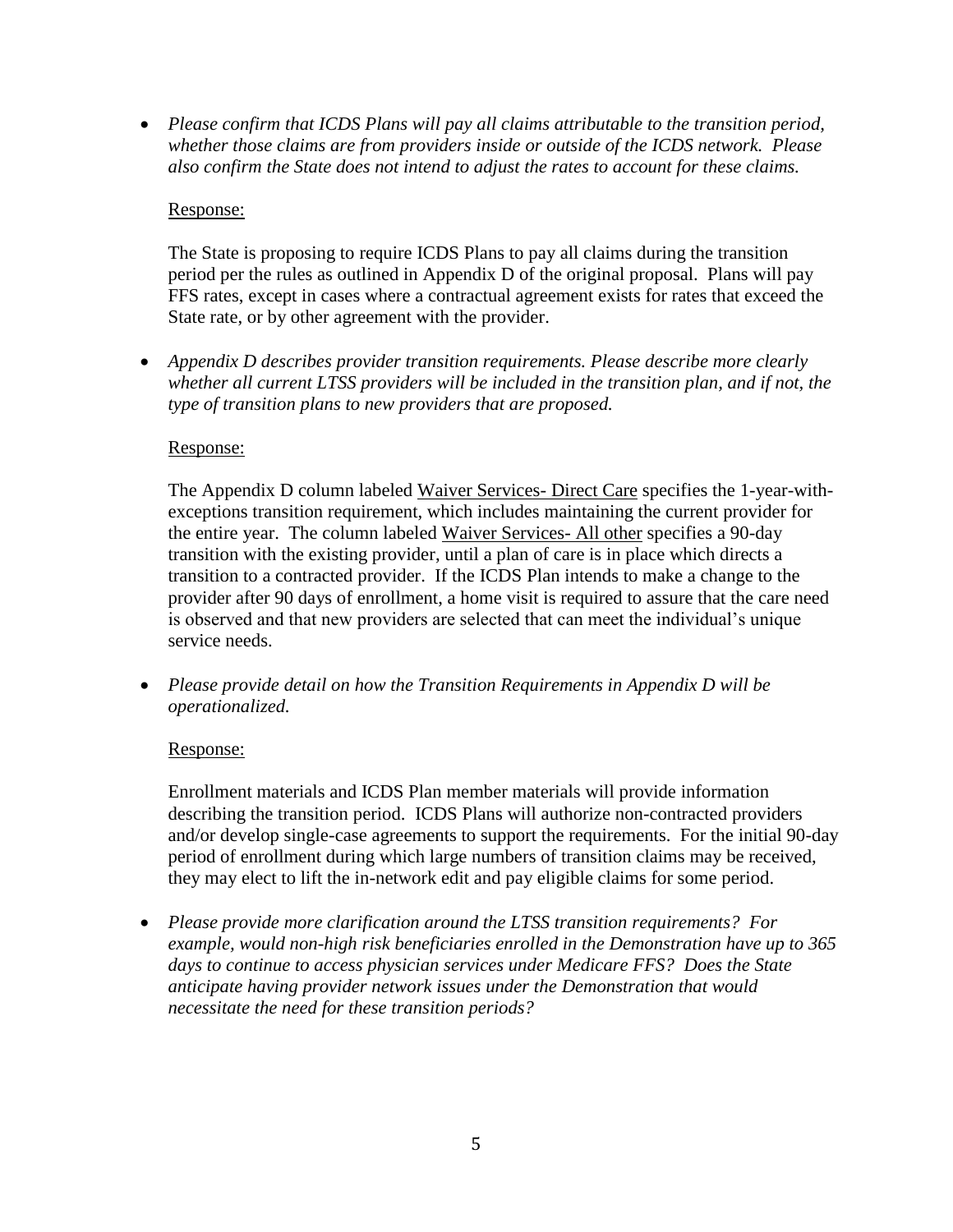## Response:

The Appendix D transition periods describe the period during which the ICDS Plan is required to purchase care from non-contracted providers for all enrollees transitioning from the FFS program. The requirements are for specified services, including LTSS. Upon enrollment in the ICDS Plan, all service risk is assigned to the plan. The transition periods described respond to stakeholder and enrollee concerns shared during the state's information-gathering efforts, as well as provide an assurance that a complete assessment is completed prior to requiring the use of contracted providers.

 *Please explain the reason for the 365-day transition period. Please explain the rationale for having high-risk beneficiaries transition in 90 days but all others 365 days?* 

# Response:

The 365-day transition period is intended to provide a period of stability, connected to both the service and service provider, for those individuals who will be transitioning into the ICDS. Ohio will require that ICDS Plans complete assessments for all enrollees. For those that are identified as high risk, plans will be required to expedite transition to ensure that individuals' care and treatment are being monitored closely. The longer time period of 365 days was determined by stakeholders to allow for transition from primary and long-term care providers.

 *Please describe the transition approach for individuals currently enrolled in a SNP or other MA plan.* 

### Response:

Passive enrollment will occur for individuals in SNPs or any other MA plan. To promote continuity of care, Ohio will use an auto-assignment process that uses the prior MA or SNP plan to re-assign enrollment to the same corporate family. Ohio also intends to use claims information to enroll individuals in plans that contract with their existing FFS providers.

 *Please provide additional information on the proposed role of the Area Agencies on Aging and clarify how services will be coordinated for individuals in PASSPORT. Also, please provide detail on care coordination services for individuals under age 65 in ICDS. Will individuals be able to continue their existing relationships with LTSS case managers?* 

### Response:

The Area Agencies on Aging will be the default provider of coordination services for individuals over the age of 60. ICDS Plans will be required to contract with Area Agencies on Aging for waiver service coordination for individuals over the age of 60. Additionally, ICDS Plans may contract with other entities to provide this service.